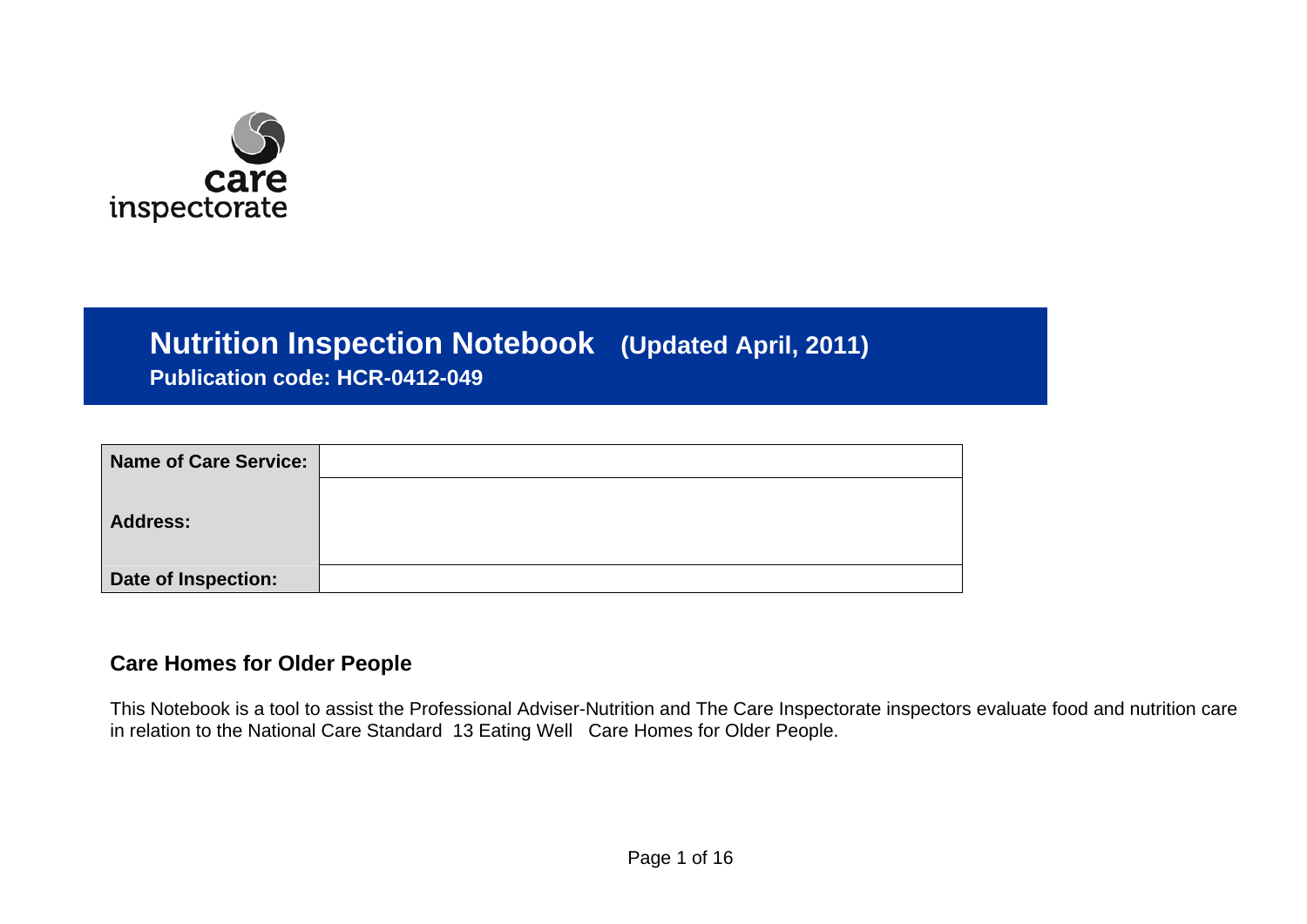| <b>FOOD AND NUTRITION</b>                                                                                                                                                                        |                            |                                          |                           |  |  |
|--------------------------------------------------------------------------------------------------------------------------------------------------------------------------------------------------|----------------------------|------------------------------------------|---------------------------|--|--|
|                                                                                                                                                                                                  | <b>EXAMIN</b><br><b>ED</b> | <b>NOT</b><br><b>EXAMIN</b><br><b>ED</b> | <b>EVIDENCE GATHERED:</b> |  |  |
| <b>Standard 13</b><br>Your meals are varied and nutritious. They reflect you food<br>preferences and any special dietary needs. They are well<br>prepared and cooked and attractively presented. |                            |                                          |                           |  |  |
| Health and welfare of service users: Food, Fluid and Nutritional<br>Care                                                                                                                         |                            |                                          |                           |  |  |
| Key evidence points:<br>Dietary assessment and nutritional risk screening<br>Care plan<br>Intervention (food and fluid provided meets dietary needs and food<br>preferences)<br>Monitoring       |                            |                                          |                           |  |  |
| Evaluation<br>Food, fluid and Nutrition Policy and Procedures<br>Staff Appropriately trained in eating, drinking, food and nutrition<br>issues                                                   |                            |                                          |                           |  |  |
|                                                                                                                                                                                                  | <b>EXAMIN</b>              | <b>NOT</b>                               | <b>EVIDENCE GATHERED:</b> |  |  |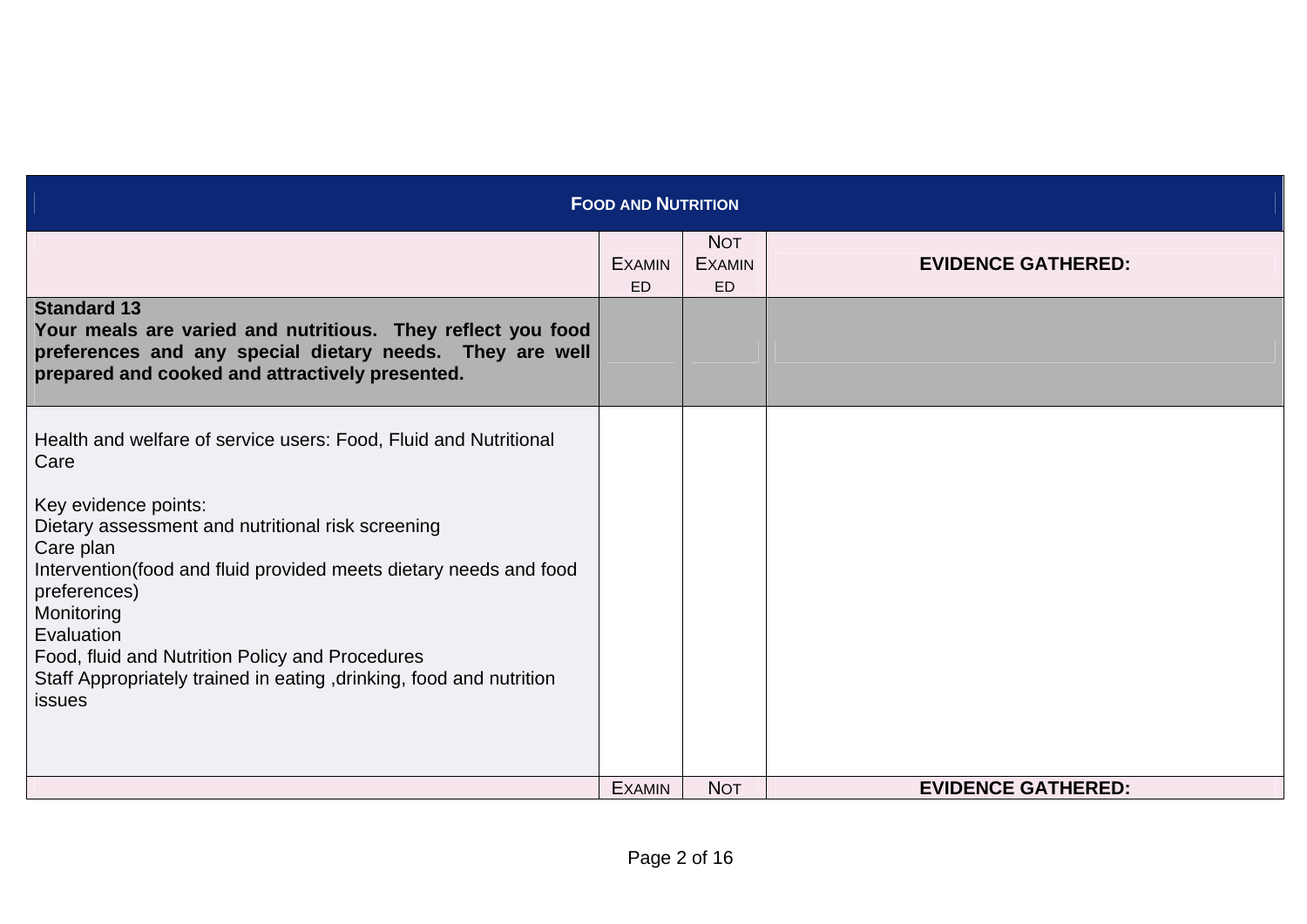|                                                                                                                                                                                                                                                                                                                                                     | <b>ED</b> | <b>EXAMIN</b><br>ED |                                                                                                                                                                                                                                                                                                                                                                          |
|-----------------------------------------------------------------------------------------------------------------------------------------------------------------------------------------------------------------------------------------------------------------------------------------------------------------------------------------------------|-----------|---------------------|--------------------------------------------------------------------------------------------------------------------------------------------------------------------------------------------------------------------------------------------------------------------------------------------------------------------------------------------------------------------------|
| <b>Standard 13.1</b><br>Catering and care staff gets to know your food choices and<br>preferences including ethnic, cultural and faith ones. Any<br>special diet (for example vegetarian, low fat or high protein) is<br>recorded in your personal plans.                                                                                           |           |                     | In practice this would be achieved by pre admission<br>assessment, assessment on admission and personal plans<br>and followed through to information in the kitchen and dining<br>room.<br>Establish how many service users have special dietary<br>needs. Choose two or three cases to review such as a high<br>calorie, diabetic and a textured modified diet (pureed) |
| 1. In the pre admission information and the assessment on<br>admission identify?<br>Eating likes and dislikes - in sufficient detail<br>Drinking likes and dislikes- insufficient detail<br>Cultural/ethnic/religious factors<br>Eating, drinking and swallowing problems<br>Help with eating and drinking<br>Food allergy<br>Therapeutic diet need |           |                     |                                                                                                                                                                                                                                                                                                                                                                          |
| 2. Is an under nutrition risk assessment using a validated tool<br>undertaken on admission (including HT WT BMI) such as<br>Universal Malnutrition Screening Tool (MUST)                                                                                                                                                                            |           |                     |                                                                                                                                                                                                                                                                                                                                                                          |
| 3. Do all service users have a recent BMI recorded and risk<br>score?                                                                                                                                                                                                                                                                               |           |                     |                                                                                                                                                                                                                                                                                                                                                                          |
| 4. Is staff undertaking the assessments trained to do so?                                                                                                                                                                                                                                                                                           |           |                     |                                                                                                                                                                                                                                                                                                                                                                          |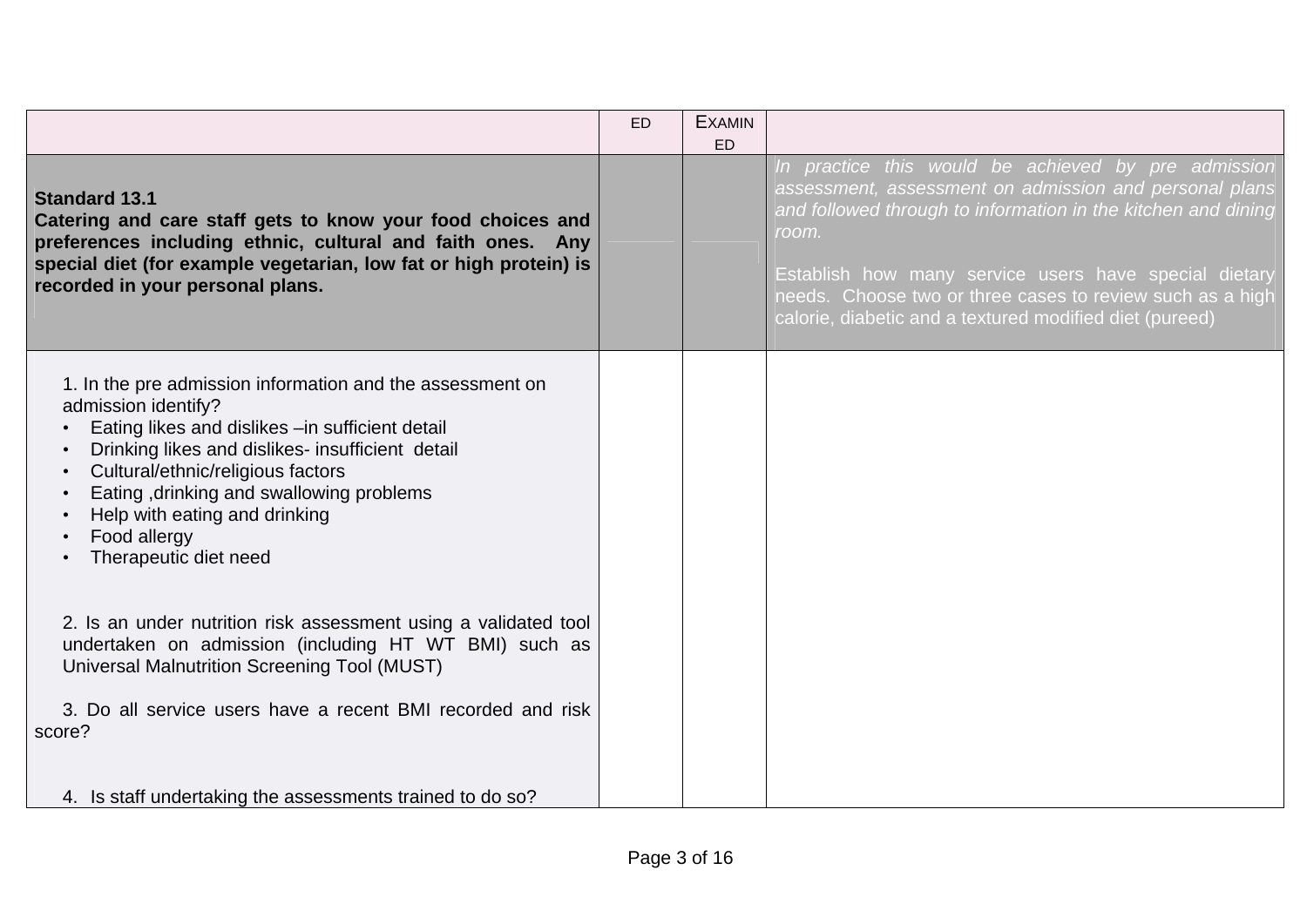|                      | 5. Do care staffs know service users dietary needs?<br>6. How do the cook and staff serving the meals know the<br>service users' dietary needs and preferences? (Is there an<br>information book in the kitchen and dining room? |                            |                                          |                           |
|----------------------|----------------------------------------------------------------------------------------------------------------------------------------------------------------------------------------------------------------------------------|----------------------------|------------------------------------------|---------------------------|
|                      |                                                                                                                                                                                                                                  | <b>EXAMIN</b><br><b>ED</b> | <b>NOT</b><br><b>EXAMIN</b><br><b>ED</b> | <b>EVIDENCE GATHERED:</b> |
| <b>Standard 13.2</b> | You are offered a daily menu that reflects your preferences.<br>The menu varies regularly according to comments and will<br>always contain fresh fruit and vegetables.                                                           |                            |                                          |                           |
|                      | 1. Who co-ordinates menu planning?<br>2. Who is consulted about menu planning (best practice-<br>service users, representatives, cook, staff who serve food,<br>manager)                                                         |                            |                                          |                           |
|                      | 3. How are service users or their representatives' views taken<br>into account? (e.g. questionnaire, cook speaking to<br>residents, food waste)                                                                                  |                            |                                          |                           |
|                      | 4. Is there a written menu with a min of a three week cycle?                                                                                                                                                                     |                            |                                          |                           |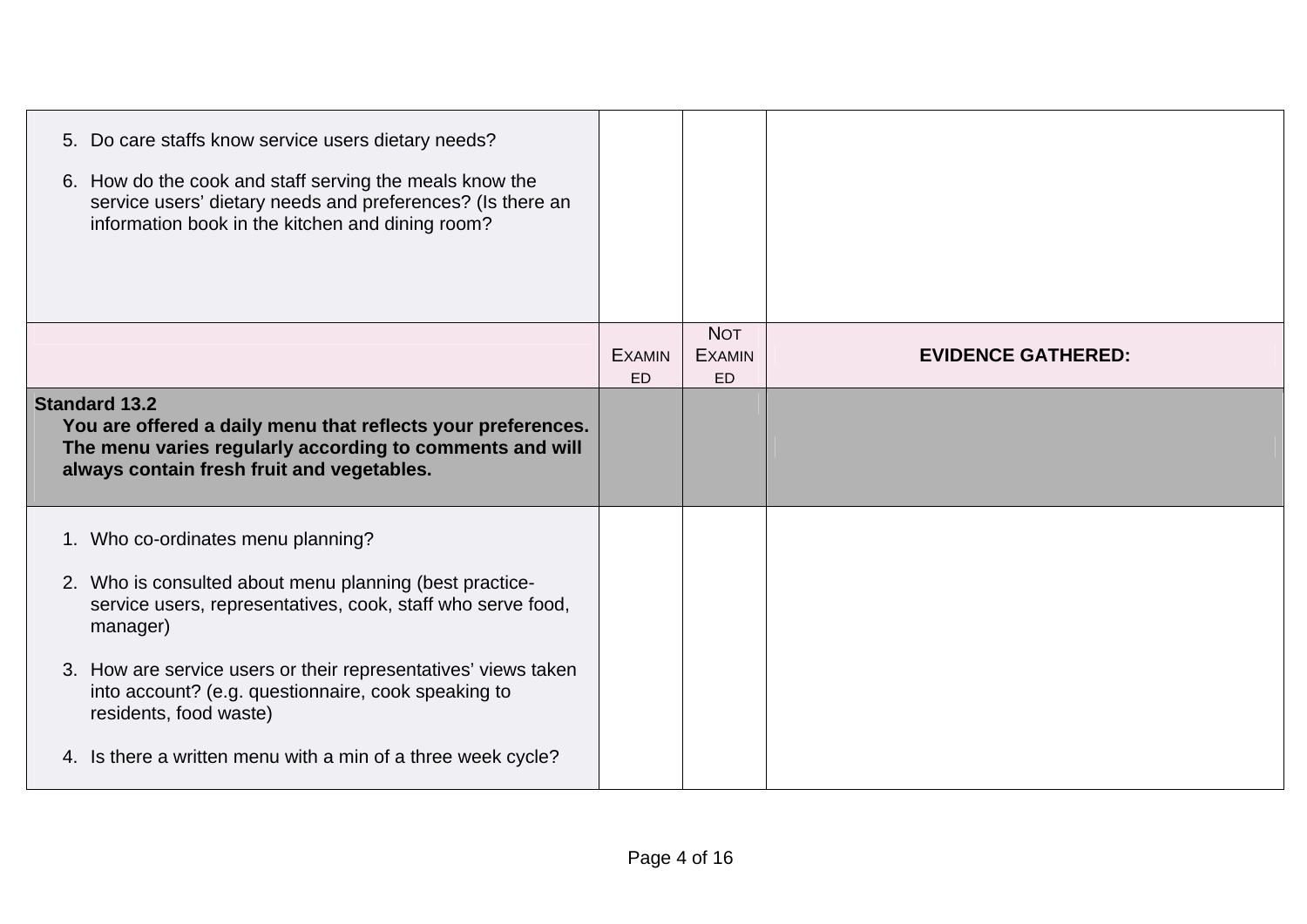| 5. How often is the menu reviewed and changed? Min target 6<br>months                                                                                                                                               |               |                             |                           |
|---------------------------------------------------------------------------------------------------------------------------------------------------------------------------------------------------------------------|---------------|-----------------------------|---------------------------|
| 6. Do service users get their food preferences?                                                                                                                                                                     |               |                             |                           |
| Ask service users<br>If they like foods such as butter, brown bread, fresh fruit?<br>Then check menu and stores to see if these are available                                                                       |               |                             |                           |
| Are food portions too small, just right or too big?                                                                                                                                                                 |               |                             |                           |
| What would you like to see on the menu?                                                                                                                                                                             |               |                             |                           |
| 7. What process is in place for when service users dislike the<br>food on menu?<br>(E g is there call off menu, one off requests etc)                                                                               |               |                             |                           |
| 8. For service users to achieve an intake of a minimum of 5<br>fruit and vegetables a day and allow for varied appetites<br>and preferences there needs to be more than 5 to the<br>menu each day -look for about 9 |               |                             |                           |
|                                                                                                                                                                                                                     |               |                             |                           |
|                                                                                                                                                                                                                     |               |                             |                           |
|                                                                                                                                                                                                                     | <b>EXAMIN</b> | <b>NOT</b><br><b>EXAMIN</b> | <b>EVIDENCE GATHERED:</b> |
|                                                                                                                                                                                                                     | <b>ED</b>     | <b>ED</b>                   |                           |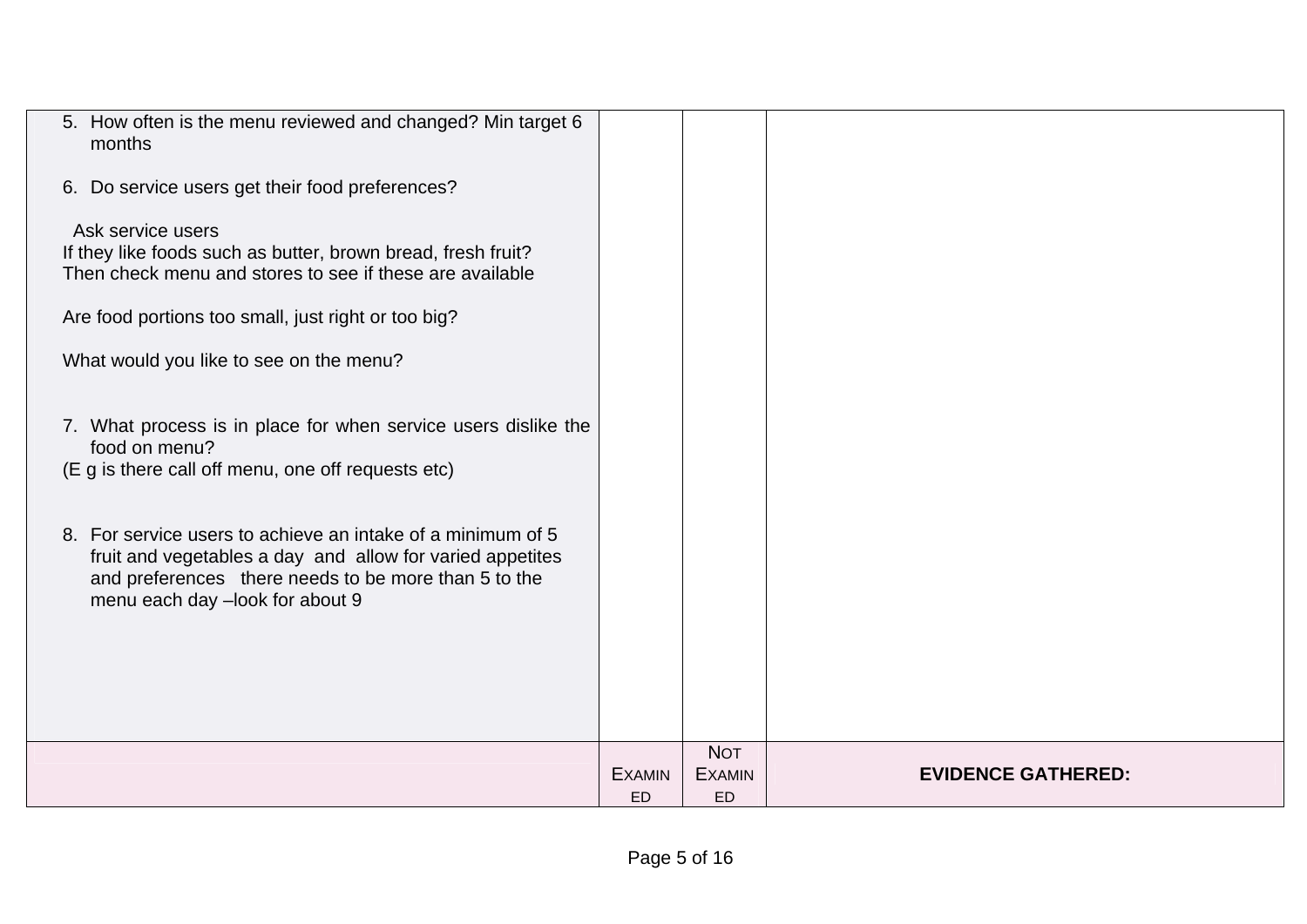| <b>Standard 13.3</b><br>You have a choice of cooked breakfast and choices in courses<br>in your midday and evening meal                                                                                                                                                                                                                                                          |                     |                                   |                           |
|----------------------------------------------------------------------------------------------------------------------------------------------------------------------------------------------------------------------------------------------------------------------------------------------------------------------------------------------------------------------------------|---------------------|-----------------------------------|---------------------------|
| 1. What cooked protein breakfast is available (evidence<br>menu and food store, invoices)<br>2. Ask service user<br>Can you have a cooked breakfast (e g egg, bacon, sausage)<br>if you want to?<br>3. Is there a minimum of two choices at each course<br>(starter, main and pudding)?<br>4. Is there choice for textured diets?<br>5. Is there a choice for therapeutic diets? |                     |                                   |                           |
|                                                                                                                                                                                                                                                                                                                                                                                  | <b>EXAMIN</b><br>ED | <b>NOT</b><br><b>EXAMIN</b><br>ED | <b>EVIDENCE GATHERED:</b> |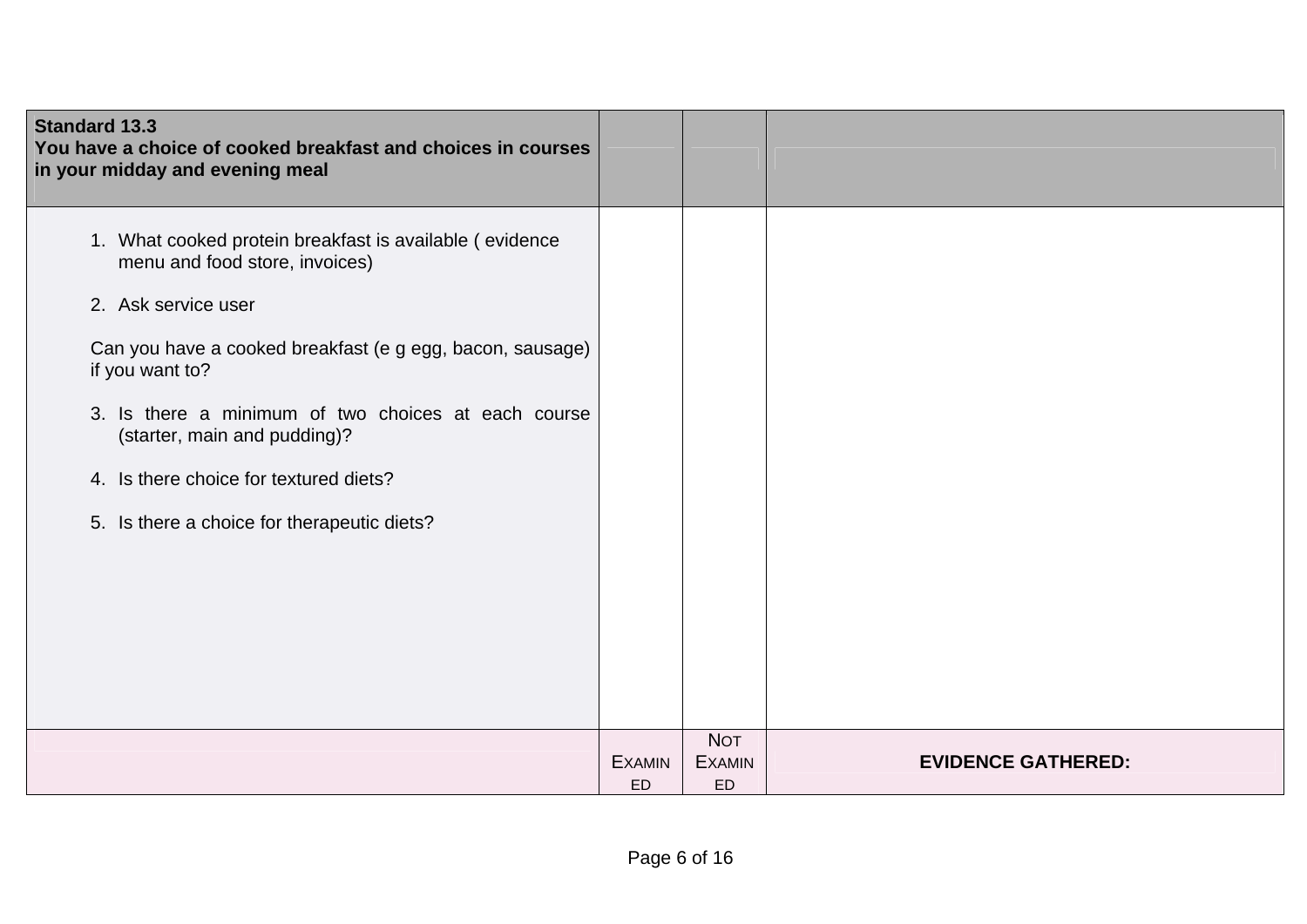| <b>Standard 13.4</b><br>Meals are nutritionally balanced for your dietary needs, for<br>example if you are diabetic or have poor kidney function.                                                                                                        |  | Determine if the provider understands the service users'<br>needs and if these are catered for. (Evidence sources<br>menus, food stores, invoices and discussion with staff and<br>service users, observation at meal times) |
|----------------------------------------------------------------------------------------------------------------------------------------------------------------------------------------------------------------------------------------------------------|--|------------------------------------------------------------------------------------------------------------------------------------------------------------------------------------------------------------------------------|
| There should be a formal process for menu planning                                                                                                                                                                                                       |  |                                                                                                                                                                                                                              |
| Menus should be planned using best practice guidance such as<br>Food in Hospitals National Nutrition and Catering Specification<br>Scottish Government 2008 -Most of the guidance can apply to<br>care homes even although it was written for hospitals. |  |                                                                                                                                                                                                                              |
| Outcome measures that may indicate dietary needs are not<br>met:                                                                                                                                                                                         |  |                                                                                                                                                                                                                              |
| Are service users thin?<br>Is there progressive weight loss?<br>What is the proportion of service users with a BMI<br>under 19<br>(Indicating a possible lack of calories)                                                                               |  |                                                                                                                                                                                                                              |
| What is the number of service users on medication<br>for constipation? (indicating a lack of fibre)                                                                                                                                                      |  |                                                                                                                                                                                                                              |
| There should be a service user population needs assessment prior<br>to planning the menu. What does the provider understand to be<br>core dietary needs of their service users for menu planning? (see<br>best practice above)                           |  |                                                                                                                                                                                                                              |
| Does the provider recognise the following needs and are menus                                                                                                                                                                                            |  |                                                                                                                                                                                                                              |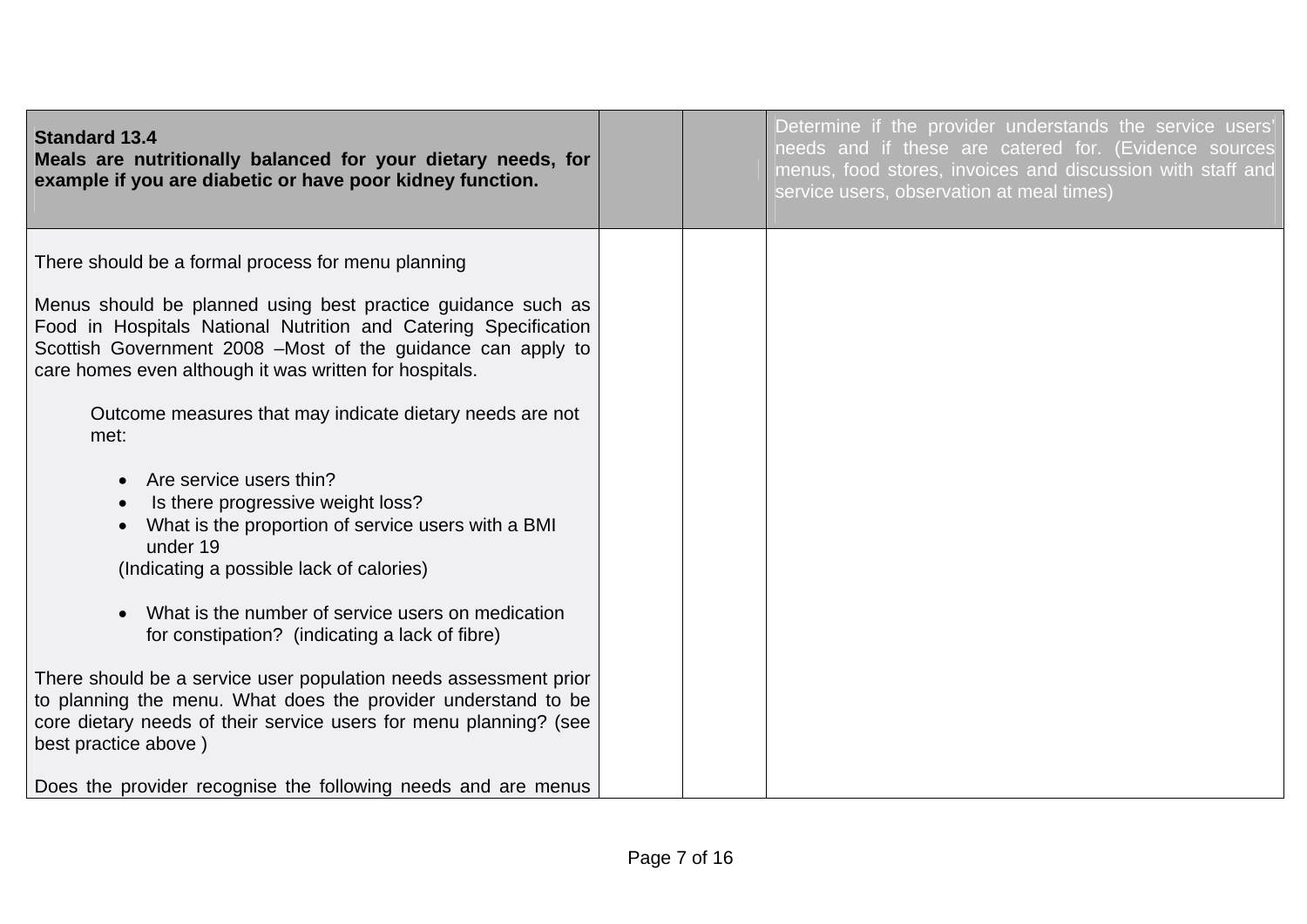| planned to take these needs into account.                                                                                                         |  |  |
|---------------------------------------------------------------------------------------------------------------------------------------------------|--|--|
| Menus for older people should be planned to meet the following r                                                                                  |  |  |
| 1. The nutritional requirements of older people (i.e. the<br>published Dietary Reference Values for Food Energy and<br>Nutrients for the UK DRVs) |  |  |
| Is there a nutritional analysis of the menu?<br>$\bullet$                                                                                         |  |  |
| 2. General problems older people may have with eating and<br>drinking such as chewing, denture problems, frail and<br>physical difficulties       |  |  |
| • Is there a 'soft easily chewed' food on the menu?                                                                                               |  |  |
| Are finger foods available?<br>$\bullet$                                                                                                          |  |  |
| 3. Small appetite with an inability to eat a large volume of<br>food. Therefore normal nutrient requirements in a small<br>volume of food.        |  |  |
| Is the menu designed to provide small and often?<br>$\bullet$                                                                                     |  |  |
| Is the menu designed to include energy dense<br>foods?                                                                                            |  |  |
| (Evidence Milk per head =3/4 to 1 pint. full fat milk<br>used appropriately, enriched porridge, cream, extra<br>butter, home baking etc)          |  |  |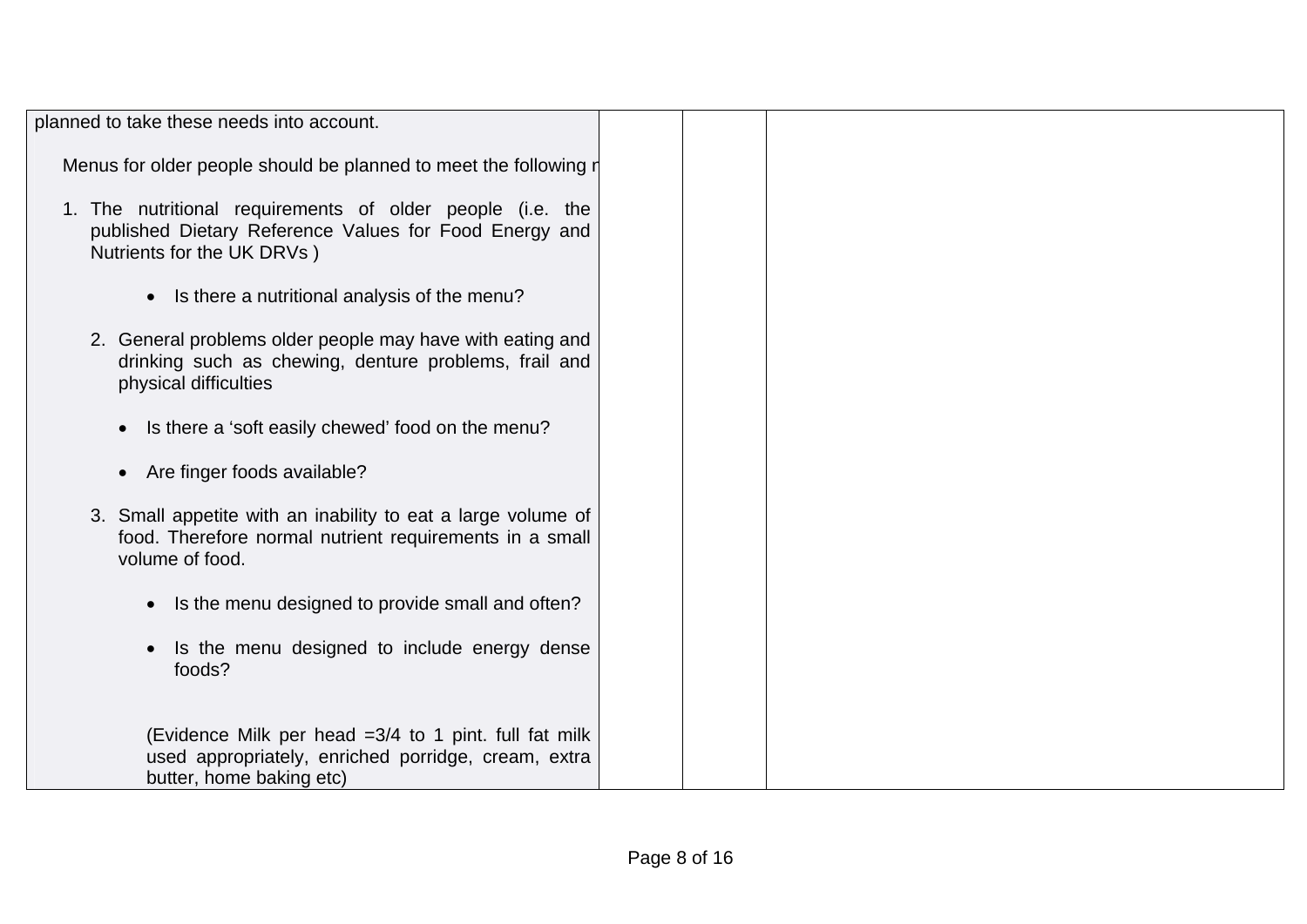| (Inappropriate food would be e.g. no added sugar<br>squash and low fat spread)                                                                                                                                            |  |  |  |
|---------------------------------------------------------------------------------------------------------------------------------------------------------------------------------------------------------------------------|--|--|--|
| 4. Therapeutic diet (e.g. high calorie diet, diabetic diet,<br>allergies)                                                                                                                                                 |  |  |  |
| Is there a list in the kitchen of service users on<br>$\circ$<br>therapeutic diets?                                                                                                                                       |  |  |  |
| Is there sufficient information in the kitchen about the<br>$\circ$<br>therapeutic diets?                                                                                                                                 |  |  |  |
| Does the information match the services users<br>$\Omega$<br>nutritional care plan?                                                                                                                                       |  |  |  |
| What food is provided for high calorie diets?(e g<br>$\circ$<br>double cream, full fat milk enriched porridge, potatoes<br>and puddings)                                                                                  |  |  |  |
| 5. Textured altered diet due to for example dysphasia.                                                                                                                                                                    |  |  |  |
| Is there information in the kitchen on National<br>$\bullet$<br>or local classification of different stages of<br>textured modified diets (such as thin puree,<br>thick puree, finely mashed, soft and easily<br>chewed)? |  |  |  |
| What textured diets are produced?<br>$\bullet$                                                                                                                                                                            |  |  |  |
| Are standard recipes used for textured diets?<br>$\bullet$                                                                                                                                                                |  |  |  |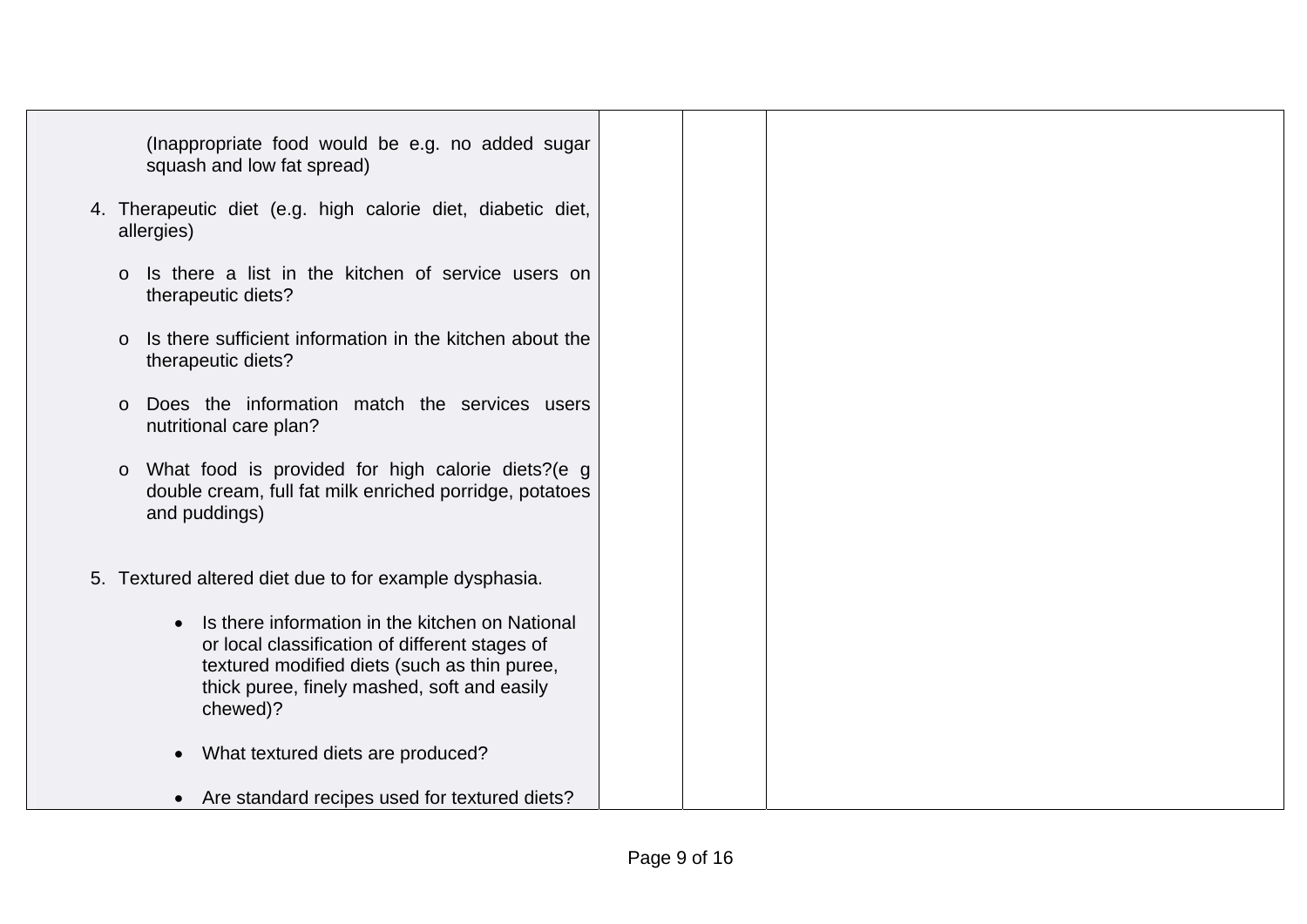| Is the textured diets appearance and taste<br>$\bullet$<br>satisfactory?                                                                                                                 |  |  |
|------------------------------------------------------------------------------------------------------------------------------------------------------------------------------------------|--|--|
| 6. Specific food provision needs; such as those for people<br>with dementia.                                                                                                             |  |  |
| Are there snack foods on table beside service user to<br>$\bullet$<br>encourage intake?                                                                                                  |  |  |
| • Are there energy dense foods on the menu?                                                                                                                                              |  |  |
| 7. Miscellaneous needs of service users.<br><b>FLUID NEEDS</b><br>8. How many drinks a day? (Aiming for a min 1.5 litres<br>=approx 7-8drinks) (fluid needs 30mls per kg body<br>weight) |  |  |
|                                                                                                                                                                                          |  |  |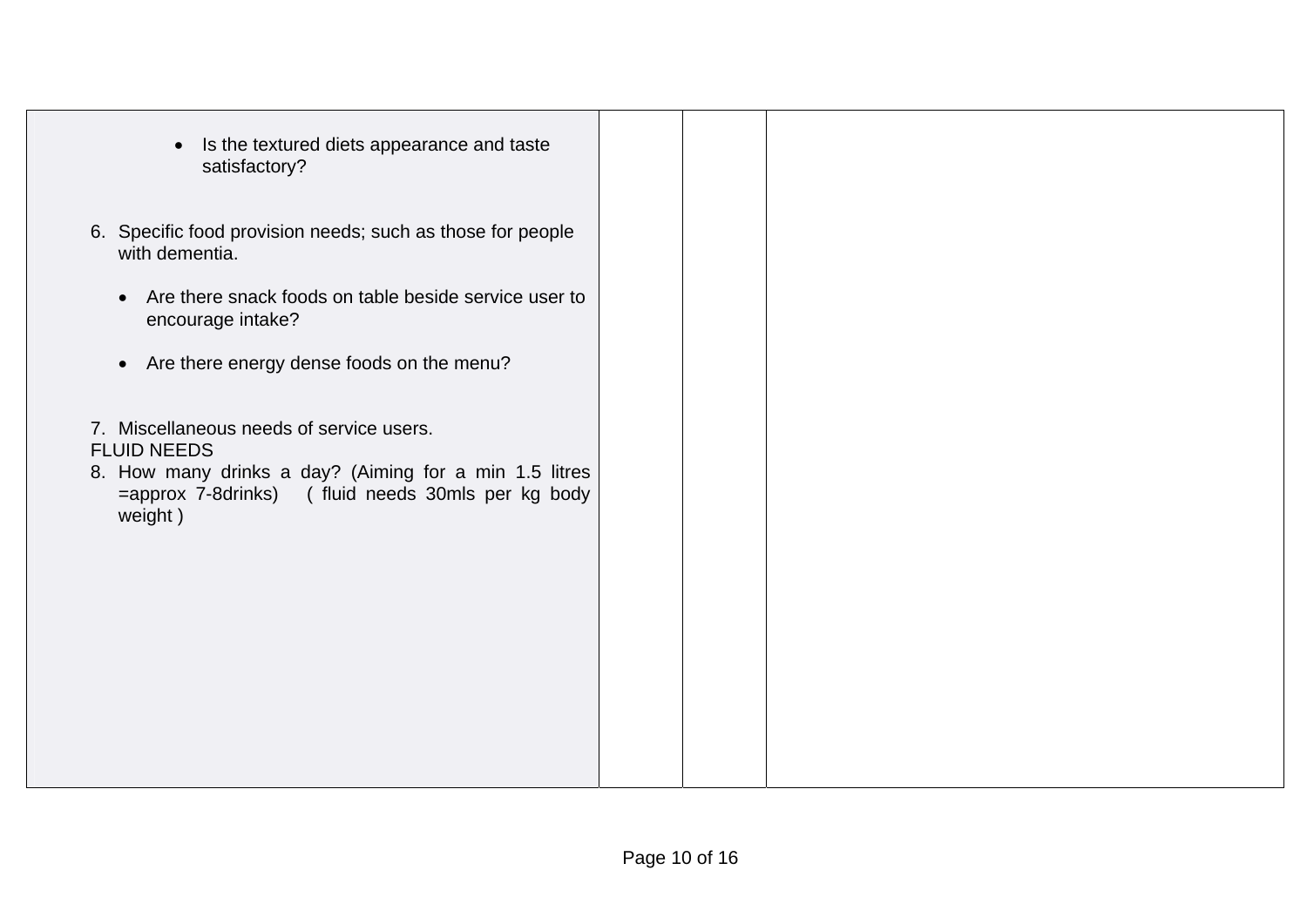|                                                                                                                                                         | <b>EXAMIN</b><br>ED | <b>NOT</b><br><b>EXAMIN</b><br><b>ED</b> | <b>EVIDENCE GATHERED:</b> |
|---------------------------------------------------------------------------------------------------------------------------------------------------------|---------------------|------------------------------------------|---------------------------|
| <b>Standard 13.5</b><br>You can have snacks and hot and cold drinks whenever you<br>like.                                                               |                     |                                          |                           |
| 1. What is the homes policy/practice in respect of provision<br>and access to snacks and hot and cold drinks?                                           |                     |                                          |                           |
| 2. Are there sufficient and appropriate snacks? (Check menu,<br>store cupboard invoices and service users)                                              |                     |                                          |                           |
| 3. What are the cook's hours?                                                                                                                           |                     |                                          |                           |
| 4. Who has access to kitchen, and when, to make drinks and<br>snacks?                                                                                   |                     |                                          |                           |
| 5. Are there sufficient and suitable drinks?                                                                                                            |                     |                                          |                           |
| 6. At meal times are hot & cold drinks available?                                                                                                       |                     |                                          |                           |
| 7. Are water & other cold drinks in easy reach of service<br>users? (e.g. sitting room, meal times including service<br>users eating in their own room) |                     |                                          |                           |
|                                                                                                                                                         |                     |                                          |                           |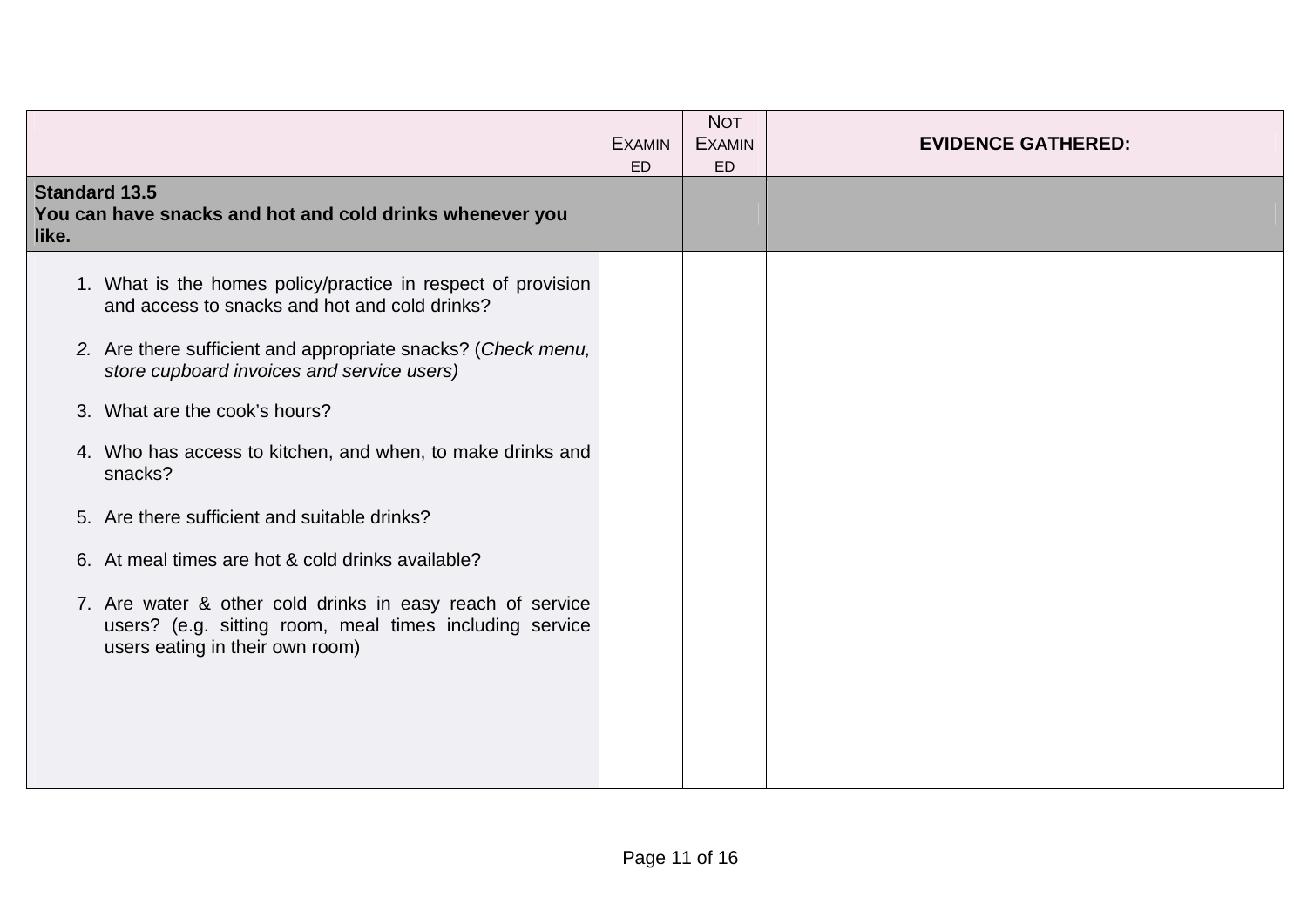|                                                                                                                                                                                                                                                                                                                              | <b>EXAMIN</b><br>ED | <b>NOT</b><br><b>EXAMIN</b><br><b>ED</b> | <b>EVIDENCE GATHERED:</b>                                                                         |
|------------------------------------------------------------------------------------------------------------------------------------------------------------------------------------------------------------------------------------------------------------------------------------------------------------------------------|---------------------|------------------------------------------|---------------------------------------------------------------------------------------------------|
|                                                                                                                                                                                                                                                                                                                              |                     |                                          |                                                                                                   |
| <b>Standard 13.6</b><br>If you are unable to say if you are getting enough to eat staff<br>will keep an eye on this for you. If there is a concern, staff will<br>explain them to you or your representative. With your<br>agreement staff will take any action needed such as seeking<br>advice from a Dietician or your GP |                     |                                          | Some outcomes of not getting enough may be seen as<br>weight loss, constipation and dehydration.) |
| 1. Are there a policy and or procedure for monitoring food<br>intake?                                                                                                                                                                                                                                                        |                     |                                          |                                                                                                   |
| 2. How does staff keep an eye on food and fluid intake of<br>service users? (E.g. observation at meal times, reporting<br>after meals or at staff change over and food& fluid intake<br>charts)                                                                                                                              |                     |                                          |                                                                                                   |
| 3. If someone is not well and not drinking how is fluid<br>monitored?                                                                                                                                                                                                                                                        |                     |                                          |                                                                                                   |
| 4. What is the policy/procedure for referral to the Dietician /<br>GP?                                                                                                                                                                                                                                                       |                     |                                          |                                                                                                   |
| 5. When did you last refer a service user to the Dietician?                                                                                                                                                                                                                                                                  |                     |                                          |                                                                                                   |
|                                                                                                                                                                                                                                                                                                                              |                     |                                          |                                                                                                   |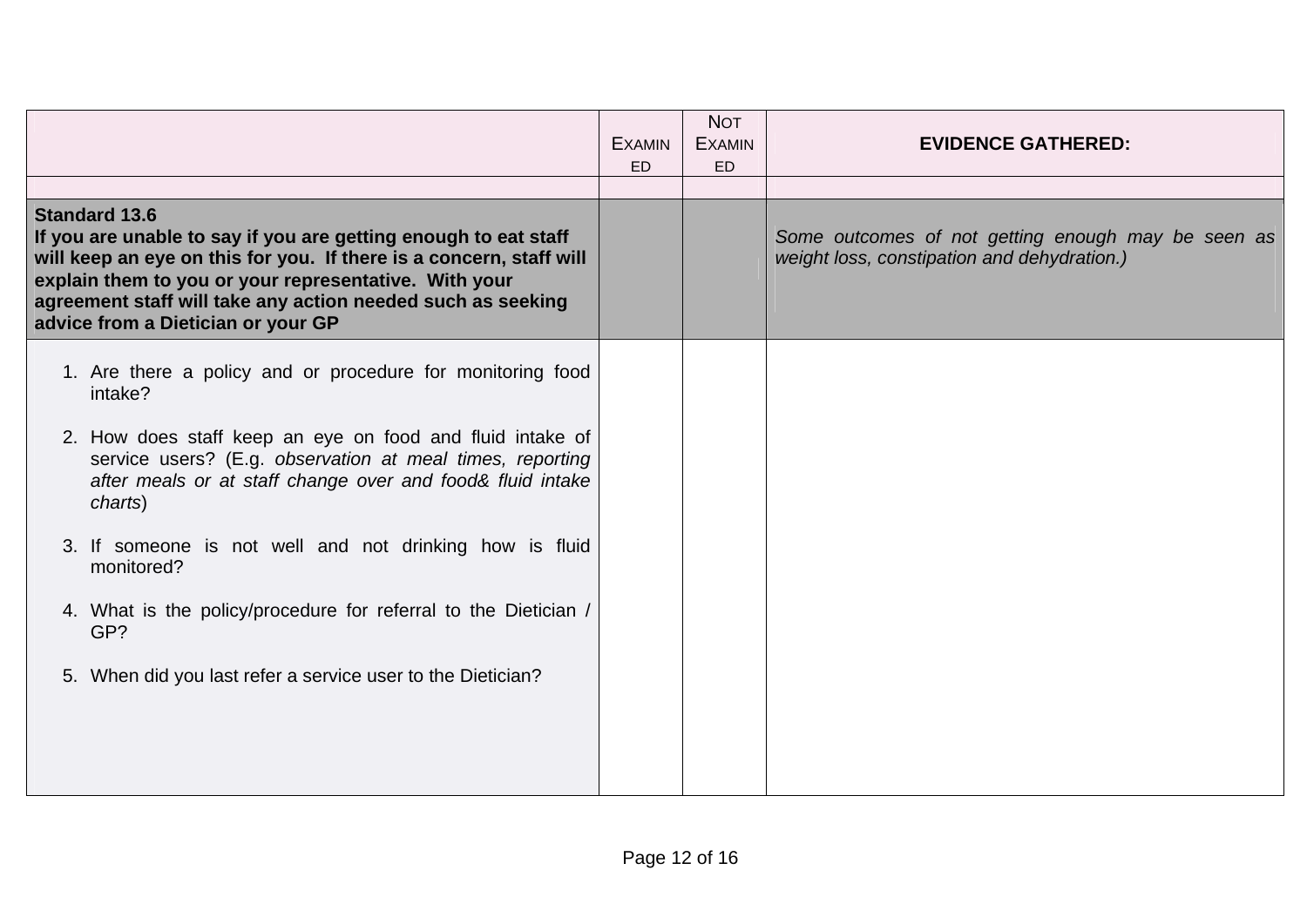|                                                                                                                                 |                                                                                                               | <b>EXAMIN</b><br><b>ED</b> | <b>NOT</b><br><b>EXAMIN</b><br><b>ED</b> | <b>EVIDENCE GATHERED:</b> |
|---------------------------------------------------------------------------------------------------------------------------------|---------------------------------------------------------------------------------------------------------------|----------------------------|------------------------------------------|---------------------------|
|                                                                                                                                 |                                                                                                               |                            |                                          |                           |
| <b>Standard 137</b><br>Your meals are well prepared and presented.<br>All food<br>handling follows good food hygiene practices. |                                                                                                               |                            |                                          |                           |
|                                                                                                                                 | 1. Food smells fresh, wholesome and appetising.                                                               |                            |                                          |                           |
|                                                                                                                                 | 2. Food is attractively presented.                                                                            |                            |                                          |                           |
|                                                                                                                                 | 3. The menu colour balance is good.                                                                           |                            |                                          |                           |
|                                                                                                                                 | 4. The service temperature of hot food is 63 C or above and<br>cold food 8 C or below.                        |                            |                                          |                           |
|                                                                                                                                 | 5. What time are vegetables put onto cook?                                                                    |                            |                                          |                           |
| 6.                                                                                                                              | The service equipment e.g. trolley permit all food to maintain<br>its appropriate temperature and appearance. |                            |                                          |                           |
|                                                                                                                                 | 7. The table is set attractively.                                                                             |                            |                                          |                           |
|                                                                                                                                 | 8. Does the provider comply with food hygiene practices? -<br>environmental health                            |                            |                                          |                           |
|                                                                                                                                 | 9. Is the staff training in place?                                                                            |                            |                                          |                           |
| <b>Standard 138</b>                                                                                                             |                                                                                                               |                            |                                          |                           |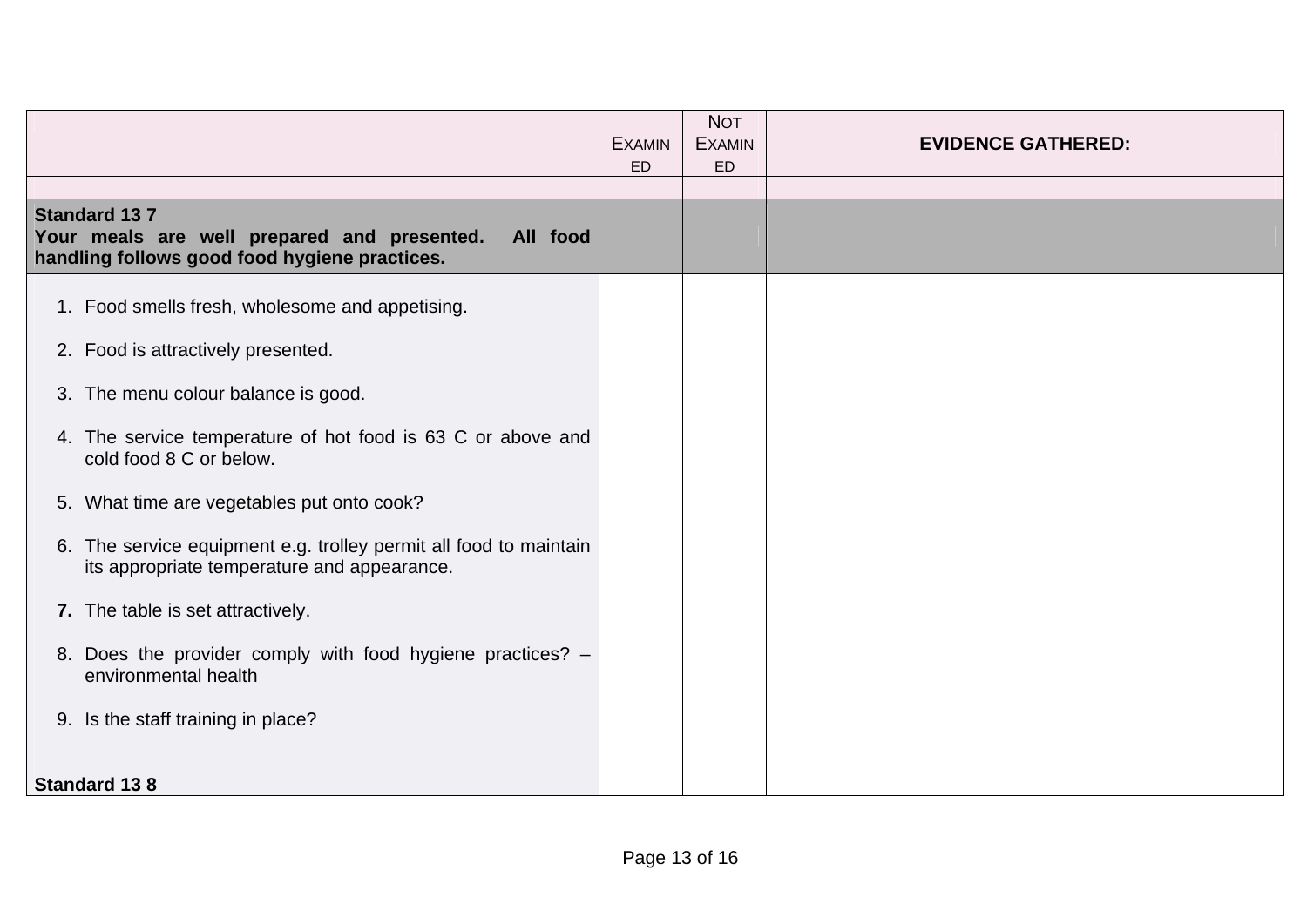|                                                             | You are free to eat your meals wherever you like, for example |  |  |
|-------------------------------------------------------------|---------------------------------------------------------------|--|--|
| in your own room or in the dining room. You can eat in your |                                                               |  |  |
|                                                             |                                                               |  |  |
| own time.                                                   |                                                               |  |  |
|                                                             |                                                               |  |  |
|                                                             | 1. Does the home have a policy/procedure for meal service?    |  |  |
|                                                             |                                                               |  |  |
|                                                             | 2. How do the home organise meal times? What is the number    |  |  |
|                                                             | and time of sittings? Are there special reasons for this      |  |  |
|                                                             |                                                               |  |  |
|                                                             | organisation?                                                 |  |  |
|                                                             |                                                               |  |  |
|                                                             | 3. Are visitors welcome to join their relative at meal times? |  |  |
|                                                             |                                                               |  |  |
|                                                             | 4. How many service users take their meals in their own room? |  |  |
|                                                             |                                                               |  |  |
|                                                             | 5. Service users                                              |  |  |
|                                                             |                                                               |  |  |
|                                                             | Where do you have breakfast?                                  |  |  |
|                                                             |                                                               |  |  |
|                                                             | Could you have your meals in your own room if you wanted to?  |  |  |
|                                                             |                                                               |  |  |
|                                                             | 6. Are users given enough time to eat? (observe time given to |  |  |
|                                                             | those who need help or are fed)                               |  |  |
|                                                             |                                                               |  |  |
|                                                             | 7. How long are service users waiting at table before food is |  |  |
|                                                             | served?                                                       |  |  |
|                                                             |                                                               |  |  |
|                                                             |                                                               |  |  |
|                                                             |                                                               |  |  |
|                                                             |                                                               |  |  |
|                                                             |                                                               |  |  |
|                                                             |                                                               |  |  |
|                                                             |                                                               |  |  |
| <b>Standard 139</b>                                         |                                                               |  |  |
|                                                             | You must be able to enjoy your food. If you need any help to  |  |  |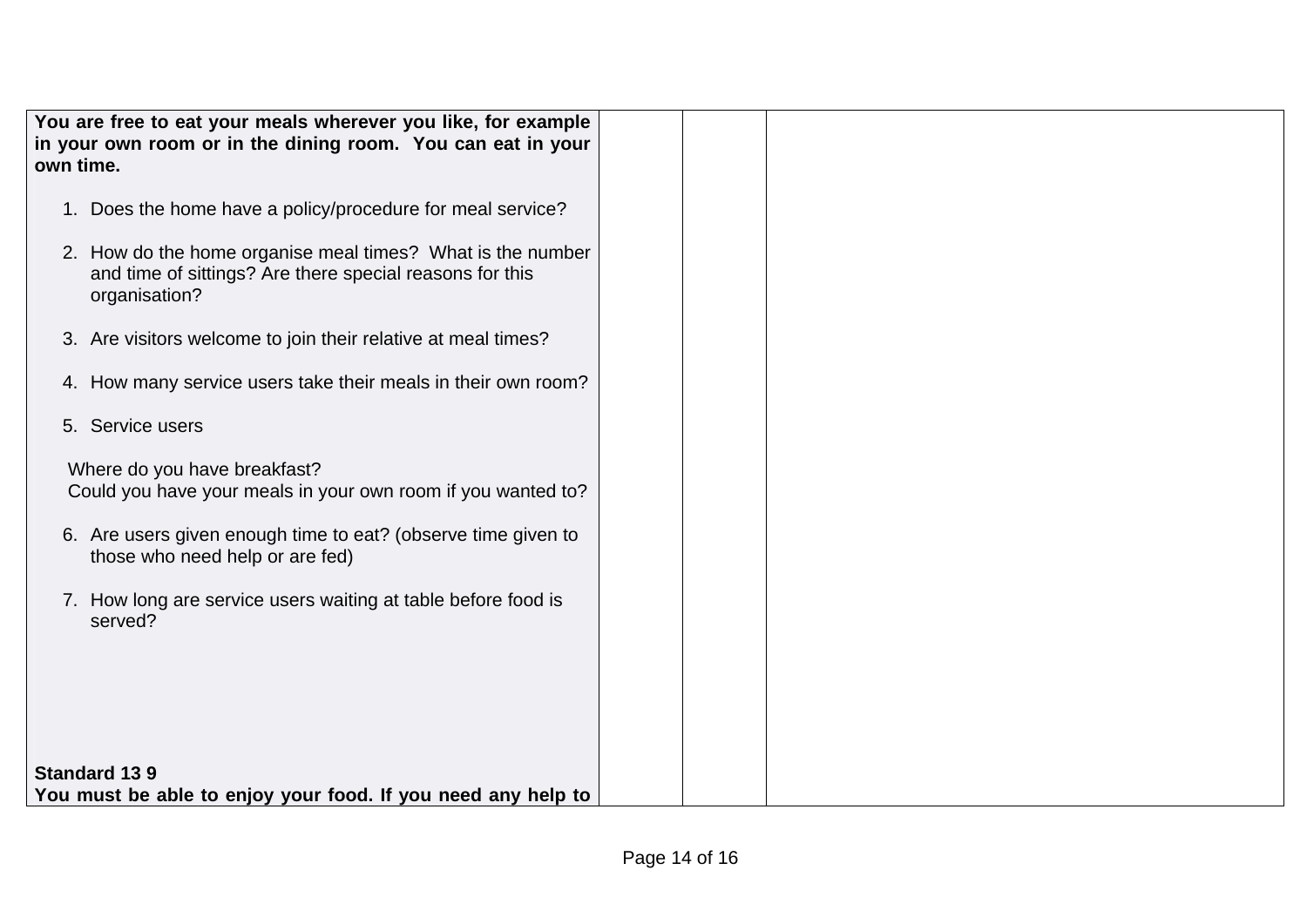| do so (for example a liquidised diet adapted cutlery or<br>crockery or help from the staff member) staff arrange this for<br>you.    |  |
|--------------------------------------------------------------------------------------------------------------------------------------|--|
| 1. Do care plans show service users who need adapted<br>cutlery, crockery, insulated plates etc. Are these items in<br>use?          |  |
| 2. How many users need help with assistance to eat and<br>drink?                                                                     |  |
| Ask staff<br>How many service users need help with assistance to eat or<br>drink? What help do they need-prompting, physical,        |  |
| 3. Is there appropriate help to assist service users to eat and<br>drink?                                                            |  |
| 4. Are service users being assisted using the best practice<br>methods?                                                              |  |
| 5. What is the ratio of staff to service users who need<br>assistance?                                                               |  |
| Standard 13 10                                                                                                                       |  |
| Staff will regularly review anything that may affect you ability<br>to eat or drink such as dental health. They will arrange for you |  |